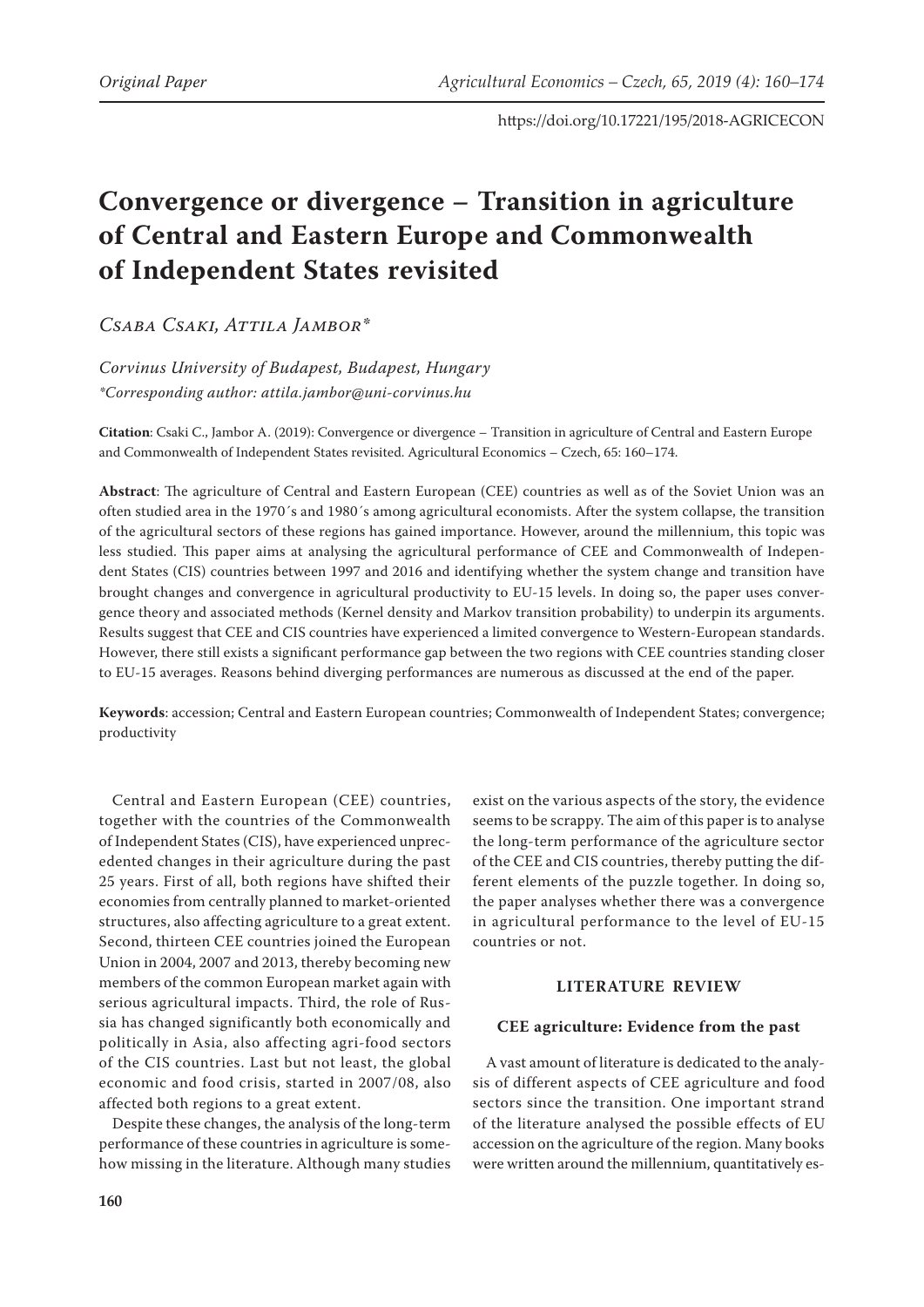timating these impacts. Bach et al. (2000), for instance, analysed the economic impact of extending the CAP (Common Agricultural Policy) to Central and Eastern European Countries (CEEC). By applying the GTAP (Global Trade Analysis Project) model based on 1995 data, they found that agricultural production would increase substantially in the region after accession together with significant welfare gains.

Bchir et al. (2003) investigated the impact of EU enlargement on the Member States with a CGE (Computable General Equilibrium) approach based on 2001 data and analysed three scenarios. On the whole, they provisioned that EU accession would provoke huge swings on relative prices and big fluctuation in the real exchange rate of (New Member States) NMS, raising serious concerns for agriculture. They also forecasted that the impact of accession on EU-15 members would be negligible, whereas CEEC would face huge and not always beneficial consequences (deterioration of terms of trade by removed barriers; inefficient sectors will lag behind in competitive terms).

Another strand of the literature analysed the real impacts of EU accession on regional agriculture from various aspects. Gorton et al. (2006), for instance, analysed the international competitiveness of Hungarian agriculture by calculating domestic resource cost (DRC) ratios using 2000–2002 data and making estimations for 2007 and 2013. They projected that EU enlargement will have a negative impact on the international competitiveness of Hungarian agriculture by increasing land and labour prices. Similar estimations were conducted by Erjavec (2006), based on partial equilibrium modelling for 1973–2000 data, forecasting that the CEE countries will gain from higher prices and budgetary support, indicating real improvements in most agricultural sectors on recent production levels. Ivanova et al. (2007) analysed Bulgarian agriculture after EU accession also by a partial equilibrium model based on data for 1992–2000 and found that accession would have a very positive effect on the crop sector in Bulgaria, whereas the effect is the opposite on the livestock sector.

Ciaian and Swinnen (2006) analysed the capitalisation of subsidies in land prices in Central and Eastern Europe with partial equilibrium modelling for 1992–2005 data and concluded that decoupling of payments shifts policy rents from landowners to farmers, but constrains productivity-enhancing restructuring. The authors also showed that with unequal access to subsidies, small tenants may even lose out from the subsidies. Hartvigsen (2014) investigated land reform and land

fragmentation processes in CEE countries and showed high fragmentation of ownership and land use, hampering agricultural development.

Bojnec and Fertő (2008) analysed the agri-food trade competitiveness with the EU-15 of the newly accessed Member States and concluded that trade has increased as a result of enlargement, though there have been 'catching-up' difficulties for some countries in terms of price and quality competition, more in higher value-added processed products. Qineti and Lubos (2011) analysed the agrarian trade transformation in the Visegrad countries and found that the value and volume of export and import operations increased significantly. Jámbor (2014) analysed the intra-industry trade of CEE countries with EU-15 countries and showed that products of different quality have been traded, implying serious consequences for regional competitiveness. Bojnec and Fertő (2015) analysed the price and quality competitiveness as well as comparative advantage in EU countries agri-food trade and found that New and Old Member States have become more similar in successful agri-food competitiveness and comparative advantages. Jámbor et al. (2016) analysed the country and industry specific determinants of intra-industry agri-food trade in the Baltic countries and showed that the general assumptions apply to the region.

From a policy perspective, Gorton et al. (2009) investigated the appropriateness of the European Union's Common Agricultural Policy (CAP) for meeting rural development challenges in the New Member States (NMS) by using simple statistics and policy rationale for 2002–2004 data and argued the CAP was insufficiently reformed to accommodate CEE accession effectively and it represented a failure of the European Union to adjust adequately from an exclusively Western European institution into an appropriate pan-European organization. Csáki and Jámbor (2013) actually resulted in the same conclusion when analysing the impact of EU accession on NMS agriculture by simple statistics and policyoriented analysis. Jámbor et al. (2016) investigated the impact of 10 years of EU membership on New Member States' agriculture and concluded that Poland and the Baltic countries could be treated as the winners of EU accession in agriculture, while Romania and Bulgaria proved to have used their potentials to the least. Their results also suggest that focusing on high value added agri-food products proved to be a good strategy to reach development in the agriculture sector, while those countries concentrating on the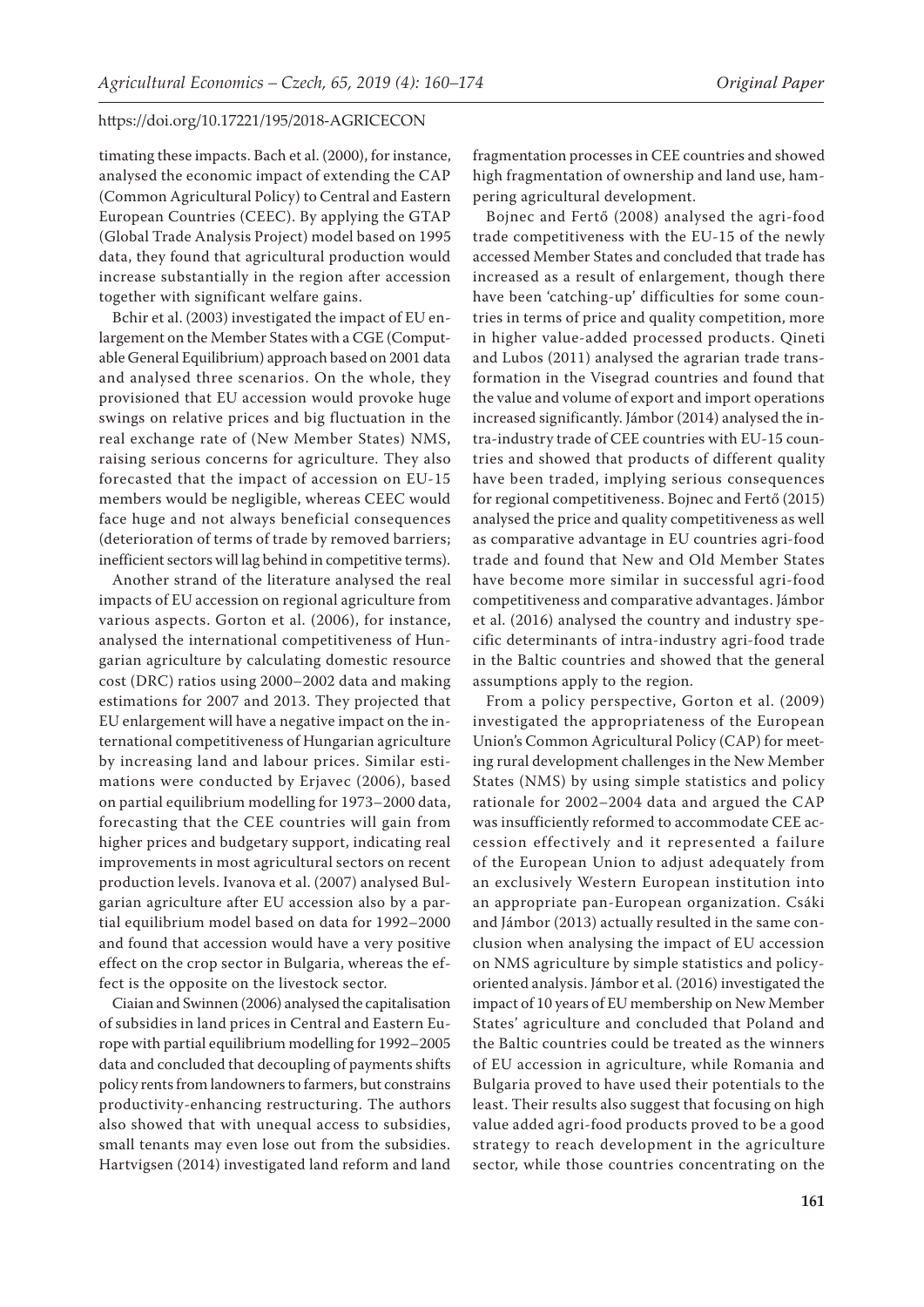production of agri-food raw materials turned out to be lagged behind.

Baráth and Fertő (2017) analysed productivity and convergence in European agriculture and despite acknowledging different performances, supported the convergence hypothesis. Zahorsky and Pokrivcak (2017) assessed the agricultural performance of CEE countries by using total factor productivity indicators and concluded that inputs are used inefficiently in most countries of the region.

## **CIS agriculture: Evidence from the past**

Contrary to the case of the CEE, the number of studies analysing CIS countries' agriculture and food sectors is limited. Csáki and Lerman (1997) were among the first to analyse land reform and farm restructuring in Central and Eastern Europe and CIS in the 1990s and showed that achievements fell short of original expectations, both in scope and in character. They also showed that the accomplishments of agrarian reform were modest due to many factors, including political and legal uncertainty, lack of a supportive environment, high risk, and inadequate mechanisms for farm restructuring and individual exit.

However, some years later, Lerman (2005) concluded in another article that the CIS countries could be characterised as reluctant reformers, while the CEE countries achieved significantly higher levels of economic and institutional reform, thus resulting in better performance. The engine of growth was more radical land reform and deeper individualisation and restructuring of agriculture. Rozelle and Swinnen (2004) reached similar conclusions, stating that differences in CEE and CIS countries' agricultural performance originated in the nature of the lag between reform and turnaround in output and productivity. Similarly, Lerman (2009) investigated land reform, farm structure and agricultural performance in CIS countries and concluded that better agricultural performance is achieved by countries that were more advanced on the path of reform, irrespective of how the reform is measured. The author also added that the lack of proper data makes CIS related agriculture based analysis pretty hard.

Moreover, there exists a number of studies analysing different aspects of the agricultural sectors of the CIS countries, published by the IAMO Institute. These studies mainly concentrate on single countries and on specific sectors and the summary of these is far beyond the scope of this article (Petrick 2014;

Petrick and Djanibekov 2016; Mogilevskii et al. 2017). The FAO Regional Office for Europe and Central Asia was also very active at this topic (Lerman et al. 2016; Lerman and Sedik 2017).

# **Convergence theory and its applications to agriculture**

There are many different ways to define and measure convergence in economics. In the dictionary, convergence is defined as 'the act of converging and especially moving toward union or uniformity' (de Jong 2018). Convergence in economic theory generally refers to the Solow model, showing that poorer regions keep growing faster than richer ones. Theory therefore suggests that all regions will end up in being more or less equally rich, converging to a common state. The classic models were challenged around the millennium by Fujita et al. (1999), inventing the idea of new economic geography, explaining growth models of economic centres and agglomerations.

According to Islam (2003), economists have different perceptions of convergence as follows: convergence within an economy versus between economies; convergence in terms of growth rate versus income levels; σ-convergence versus β-convergence; unconditional (absolute) convergence versus conditional convergence; global convergence versus local or club-convergence; income-convergence versus TFP-convergence (Total Factor Productivity); deterministic convergence versus stochastic convergence. An excellent review on these convergence theories is given by de Jong (2018).

The term convergence is probably most commonly used in the framework of European integration, linked to the term 'cohesion'. Within this framework, convergence can be defined as 'increased cohesion'. Contrary to divergence and *status quo*, convergence results in more equal levels of development in any measurable aspect. Convergence has always been at the very heart of European integration since Europe is characterised by a very diverse set of countries with different economic, social and environmental situations, aimed to be 'levelled off'. Therefore, convergence of economic performance as a goal was highlighted in Article 2 of the Maastricht Treaty. As reaching convergence is not a natural process, policy makers established several structural policies to achieve this goal. In terms of funds, European Regional Development Fund (ERDF), European Social Fund (ESF), Cohesion Fund (CF), European Agricultural Fund for Rural Development (EAFRD), European Maritime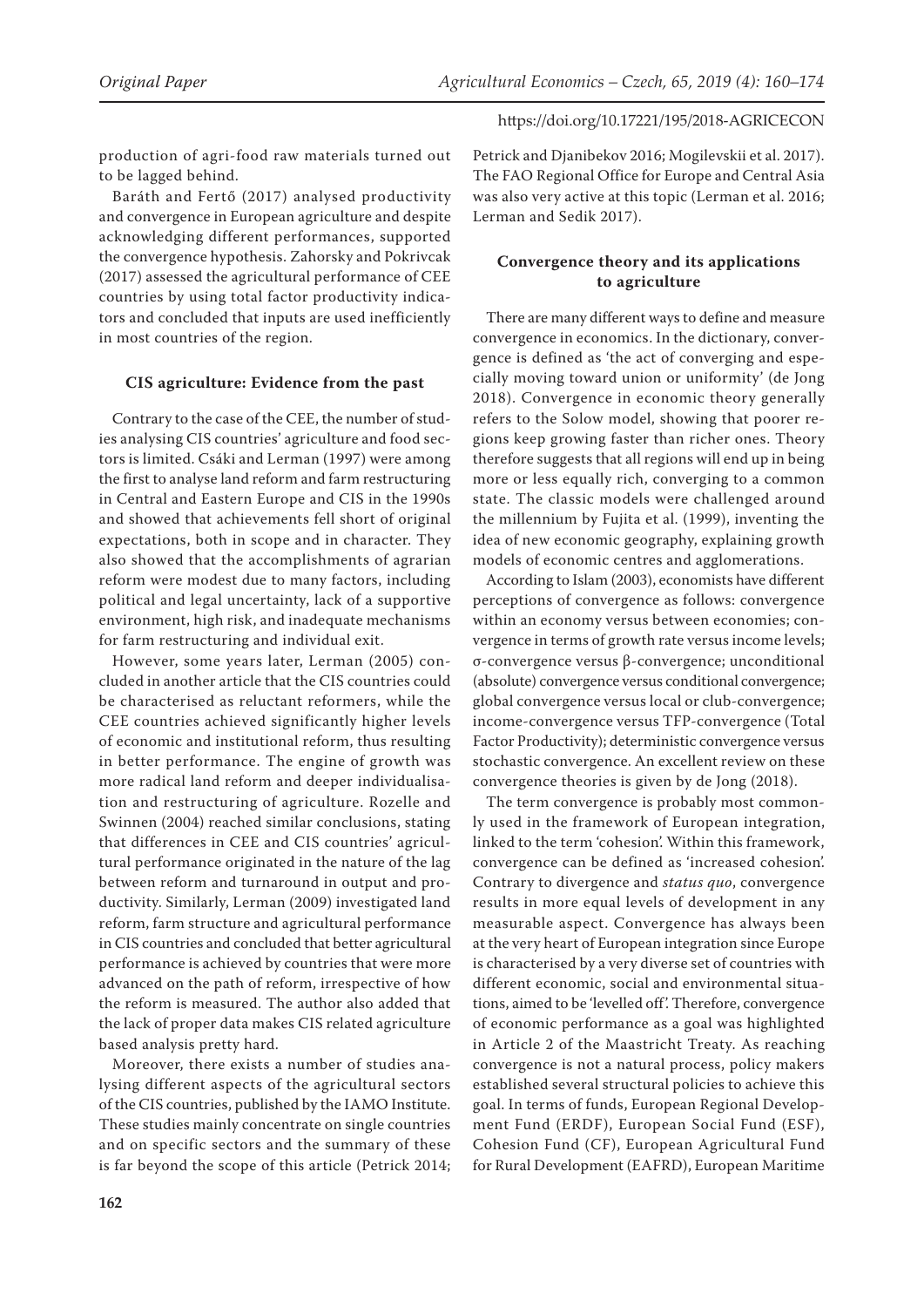and Fisheries Fund (EMFF) and Instrument for Pre-Accession Assistance (IPA) all serve or have served the goal of convergence.

Regarding the application of the convergence theory to agriculture, there are various methods to approach this issue. According to de Jong (2018), price, productivity and income are the three areas where convergence is analysed empirically in agricultural markets. His analysis, for instance in the European dairy sector, has not found structural convergence patterns in any of the three dimensions.

As for price convergence, most studies come from the price transmission literature, analysing whether price fluctuations are softened by the retail sector or not. Sosvilla-Rivero and Gil-Parejo (2004) studied price convergence for various consumer price indices in Europe and found some evidence for convergence of traded goods. Conclusions of price transmission empirical research vary greatly depending on the sector tested, the methodology chosen and the frequency of the data used in the analysis (von Cramon-Taubadel et al. 2006). However, price transmission is generally found to be imperfect, meaning that a price change at the producer level is not fully transmitted to consumers. Bakucs et al. (2014), by applying a meta-analysis on the existing literature, showed that price asymmetries are more likely to exist in sectors with higher numbers of fragmented farm producers, higher political interests and higher concentration of retailer powers.

As to productivity convergence, Timmer et al. (2010) examined the gap between European and American productivity growth and suggested that EU productivity levels were less than half of the USA. The authors investigated the patterns of convergence across the European countries from 1980 to 2005 but could not find convergence in agriculture. Matthews (2014) reached similar conclusion when stating that productivity growth in CEE agriculture has been consistently lower than that of EU-15, while the gap has even grown from 2002 to 2011. Cechura et al. (2014) looked at catching up and falling behind processes in the European milk sector and showed a considerable amount of productivity differences. They found, however, no signs that poorly performing farms were catching up to better performing ones. On the contrary, Baráth and Fertő (2017) analysed productivity and convergence in European agriculture and found some evidence to support the convergence hypothesis, though they also showed that significant differences still existed between EU-15 and CEE levels.

Last but not least, the study of income convergence is probably the most widely studied part in the literature as it is linked to the topics of economic development and economic inequality. If compared to prices and productivity issues, income is found to be the most important by the majority of the studies as it is most directly felt by people (de Jong 2018). Studies in agricultural economics mainly focus on the convergence of GDP/GNI per capita across countries and regions as well as the income distribution of farmers. Brasili et al. (2006) analysed the convergence of agricultural incomes in the EU and USA and found evidence on income convergence. Hansen and Teuber (2011) analysed the impact of the CAP on regional convergence and found that inequality in revenues increased while cross-sectional inequality softened.

#### **METHODOLOGY**

This paper uses the productivity convergence option out of the possibilities described above to measure convergence. In doing so, it uses partial productivity measures (land and labour productivity) to conduct its analysis. Although many other methods like data envelopment analysis (DEA), stochastic frontier analysis (SFA), total factor productivity (TFP) exist to analyse productivity in agriculture, they require lots of data. This paper aims at taking a more holistic view and does not intend to be too technical in nature. Moreover, given the diversity of structural differences in European and CIS agriculture, the same production function for all countries would not hold.

As to the choice of empirical method to test convergence, various methods exist to analyse convergence across regions. Monfort (2008) provides an excellent review on the topic (Table 1).

For our approach, distribution analysis seems to be the most appropriate as this study is particularly interested in the bimodality of distribution. The Kernel estimation is selected as it is also a useful tool to see whether there exist different groups of regions with the same productivity levels. Moreover, in order to statistically assess convergence, Markov chain analysis is applied. As evident from Table 1, this method also seems to be useful as it both has the possibility of statistical inference and of identifying individual regions at the same time. In other words, the Kernel density plots demonstrate external distribution patterns, while the Markov chains show dynamics of internal distribution. An excellent review of both methods can be found in de Jong (2018).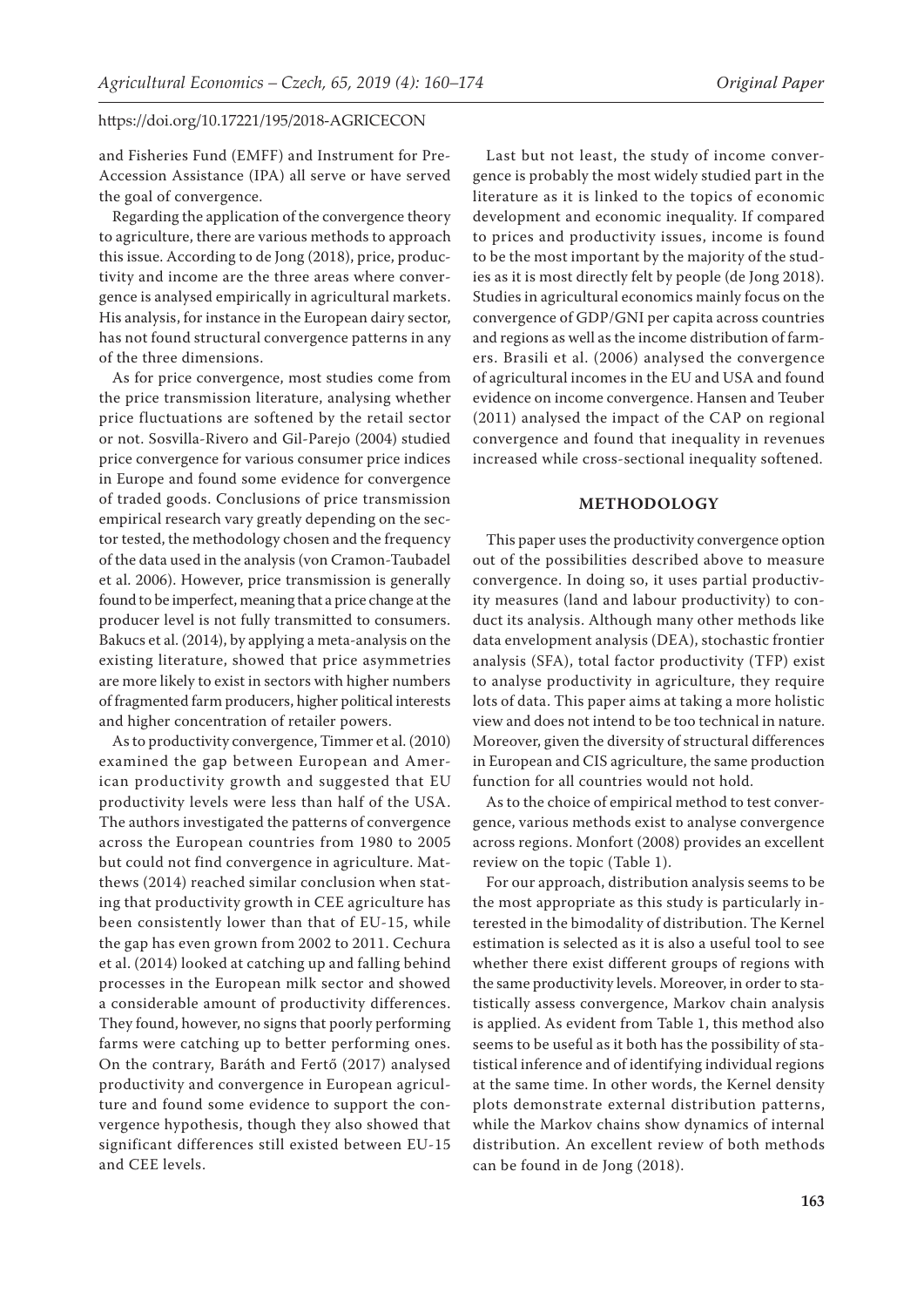|                             |                                     | Visual $(V)$      |            |                                                                                                                                            |  |
|-----------------------------|-------------------------------------|-------------------|------------|--------------------------------------------------------------------------------------------------------------------------------------------|--|
|                             | Measure                             | /quantitative (Q) | Range      | Main characteristics                                                                                                                       |  |
| Beta-convergence            | beta-coefficient                    | Q                 | $0-\infty$ | estimated rather than computed                                                                                                             |  |
| Sigma-convergence           | coefficient<br>of variation         | Q                 | $0 - 1$    | sensitive to changes in the mean,<br>in particular when the mean value is near zero                                                        |  |
|                             | Gini index                          | Q                 | $0 - 1$    | sensitive to changes in inequality<br>around the median/mode                                                                               |  |
|                             | Atkinson index                      | Q                 | $0 - 1$    | weight given to gaps between incomes<br>in lower or upper tail of the distribution param-<br>eterised through the 'aversion to inequality' |  |
|                             | Theil index                         | Q                 | $0-\infty$ | gives equal weights across the distribution;<br>does not have a straightforward interpretation                                             |  |
|                             | mean logarithmic<br>deviation (MLD) | Q                 | $0-\infty$ | gives more weight to gaps between incomes<br>in the lower tail of the distribution;<br>does not have a straightforward interpretation      |  |
| Analysis<br>of distribution | Kernel estimation                   | V                 |            | no possibility of statistical inference;<br>no possibility of identifying individual regions                                               |  |
|                             | cumulative<br>frequency             | V                 |            | no possibility of statistical inference;<br>no possibility of identifying individual regions                                               |  |
|                             | Salter graphs                       | V                 |            | no possibility of statistical inference;<br>no possibility of identifying individual regions                                               |  |
|                             | Markov chain<br>analysis            | Q                 |            | possibility of statistical inference<br>and of identifying individual regions                                                              |  |

Table 1. Properties of measures of inequality and convergence

Source: Monfort (2008)

The empirical analysis was done with the STA-TA software package. Data on productivity come from the FAO database and are analysed from 1997 to 2016 due to data availability FAO (2018). FAO data on land and labour productivity are calculated by dividing agricultural value added by agricultural land and labour size, respectively. Agricultural value added data are measured in constant 2010 US dollars at the farm gate level.

The list of CEE countries: Bulgaria, Czech Republic, Estonia, Hungary, Latvia, Lithuania, Poland, Romania, Slovakia and Slovenia. Croatia is omitted from the analysis because of the lack of reliable data. CIS countries contain Armenia, Azerbaijan, Belarus, Kazakhstan, Kyrgyz Republic, Moldova, Russia, Tajikistan, Ukraine and Uzbekistan. Georgia and Turkmenistan were omitted due to the lack of appropriate data. For comparison purposes, our sample was divided into three different productivity classes: high-productive countries (with productivity exceeding EU-15 average by at least 25%); lowproductive countries (with productivity below 75% of EU-15 average) and average-productive countries with the rest.

# **PERFORMANCE OF AGRICULTURE AFTER TRANSITION**

After a quick review of the literature on empirical studies on CEE and CIS agricultural performance, descriptive statistics are provided in order to analyse the performance of the respective agricultural sectors in the previous 20 years.

The performance of agriculture in both regions can be measured by a number of different indicators. Some of the most important trends are about to be identified here, thereby setting the scene. As to agricultural value added in the CIS countries, a number of different trends is observable (Figure 1).

Generally, agricultural value added has been continuously growing in each and every country of the CIS analysed, though numbers reflect high diversity among countries. In absolute terms, Russian values highly outperformed the region, realising more than 62 billion USD of value from the sector in 2013–2016, followed by Ukraine (13 billion USD at the same time), reflecting favourable conditions for agricultural production. At the other end, agricultural value added of Kyrgyzstan and Moldova was below 1 billion USD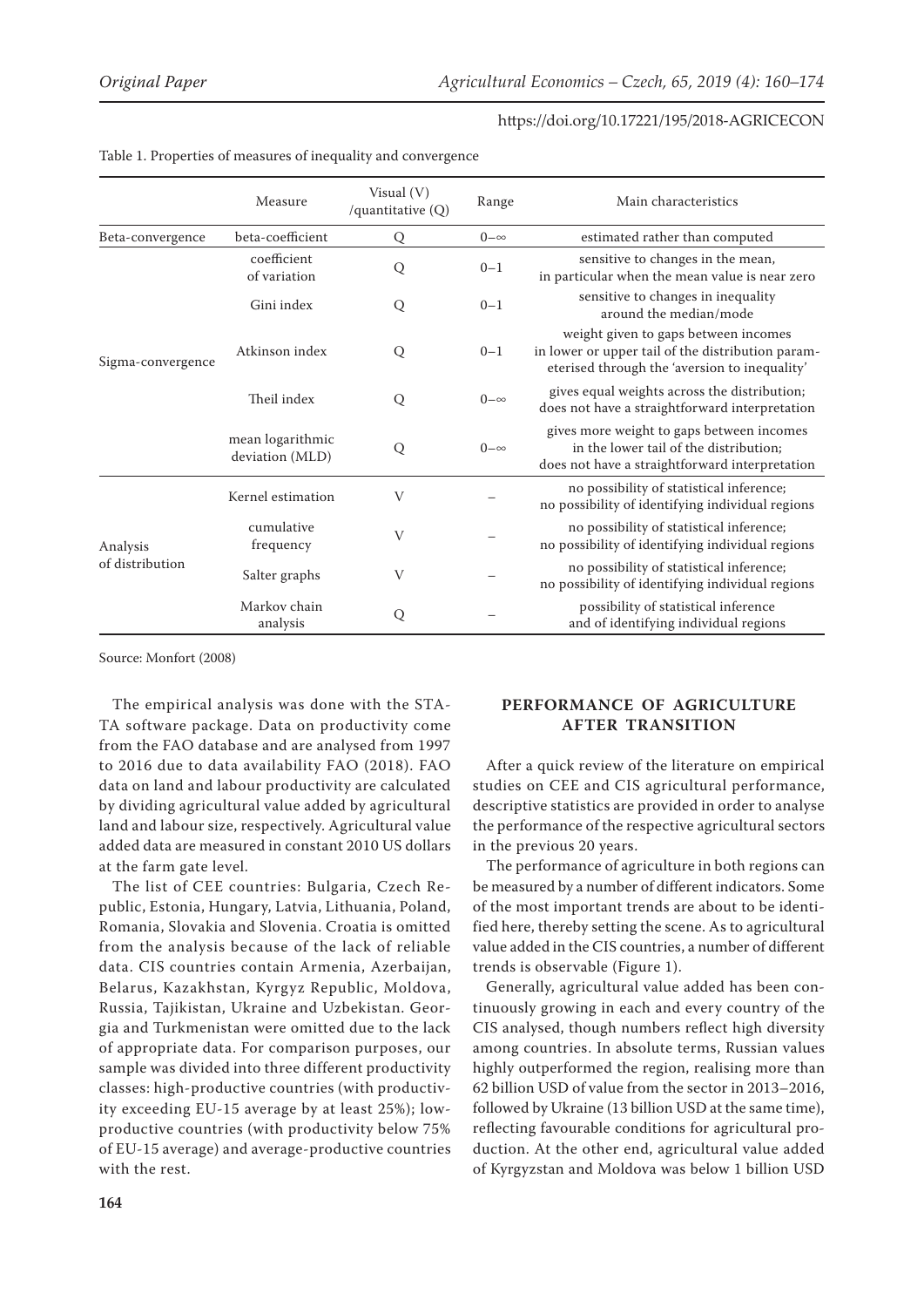



Figure 1. Agricultural value added in CIS, 1997–2016, billion USD

Source: own composition based on FAO (2018) data

in 2013–2016. In relative terms, Tajikistan's agricultural value added growth was the highest (+235%) from 1997–2000 to 2013–2016, while Moldova's performance in this regard was the lowest (+32%), respectively.

As to agricultural value added in the CEE, a different picture becomes observable (Figure 2). On the one hand, agricultural value added was the highest in Poland and Romania, exceeding 12 billion USD and 10 billion USD in 2013–2016, respectively, while Estonian and Slovenian output was well below 1 billion USD at the same time. On the other hand, contrary to the situation of the CIS, agricultural value added seems not to have increased significantly in any of the countries analysed from 1997–2000 to 2013–2016 except Slovakia (+127%), Latvia (+65%) and Estonia (+56%). While NMS average agricultural value added growth was 16% from the first to the last period, CIS average growth was 72%, suggesting some divergence between the two regions in this respect. Consequently, convergence appeared between CIS and EU-15 agricultural output levels but not between CEE and EU-15 levels. Still, a considerable gap has remained for both regions com-



Figure 2. Agricultural value added in CEE, 1997–2016, billion USD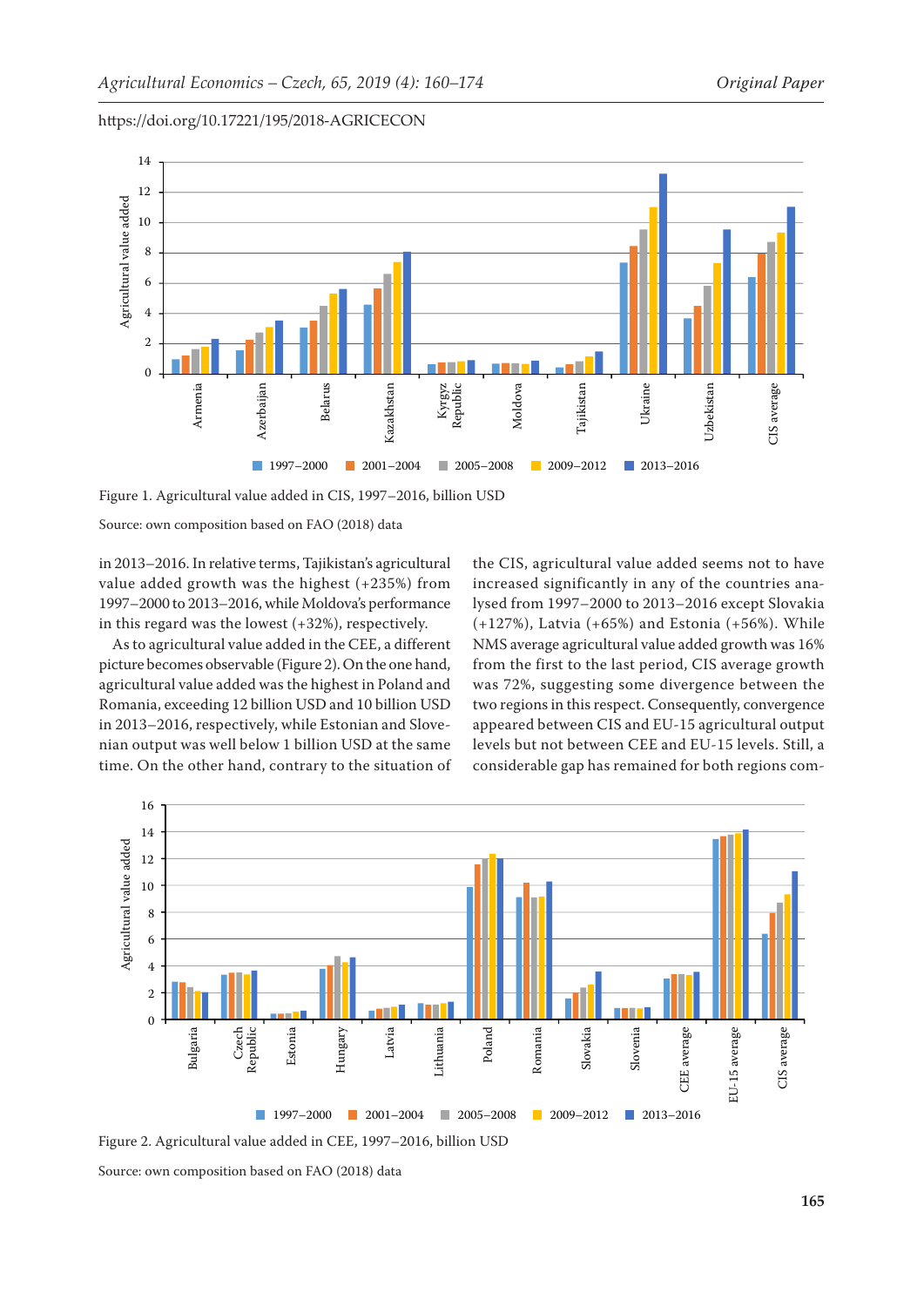pared to the EU-15 level. However, one should notice that in this period, the structure of CEE agriculture has considerably changed towards less intensive agricultural production, resulting in less value added.

Agricultural trade has also experienced important changes during the transition period in both regions analysed. As evident from Figure 3, agri-food trade deficit was the biggest in Russia (–15 billion USD) in 2013–2016, while surplus was the biggest in Ukraine at the same time (8 billion USD). Ukraine seems to have been the only country with a considerable trade surplus in the region in the period analysed and note that the country has increased its agri-food trade balance 12 times from 1997–2000 to 2013–2016. CIS average values are highly determined by Russia and note that deficits were the biggest right after the economic crisis (in period 2009–2012).

Agricultural and food trade balance shows a somewhat different picture in the CEE (Figure 4). Poland

had the highest surplus in 2013–2016 (8.5 billion USD), followed by Hungary (3.9 billion USD) and Bulgaria (1.6 billion USD). Note that Poland was a net agricultural and food importer in 1997–2000. The biggest agri-food trade balance growth also pertained to Poland (10 times), Lithuania (also 10 times) and Bulgaria (+628%) from the first to the last period analysed. Compared to EU-15 levels, the CEE mainly followed western-European trade patterns, while its performance was much better than that of the CIS. Note that CEE countries mainly trade with EU-15 countries and among themselves, reflecting positive impacts of the European integration (Csáki and Jámbor 2016).

Regarding productivity-based indices, also reflecting convergence patterns as discussed in the literature review section, a somewhat different picture applies for both regions. In the CIS, Armenia led the role in agricultural land productivity, showing an output of 1 400 USD/ha in 2013–2016, which is well above

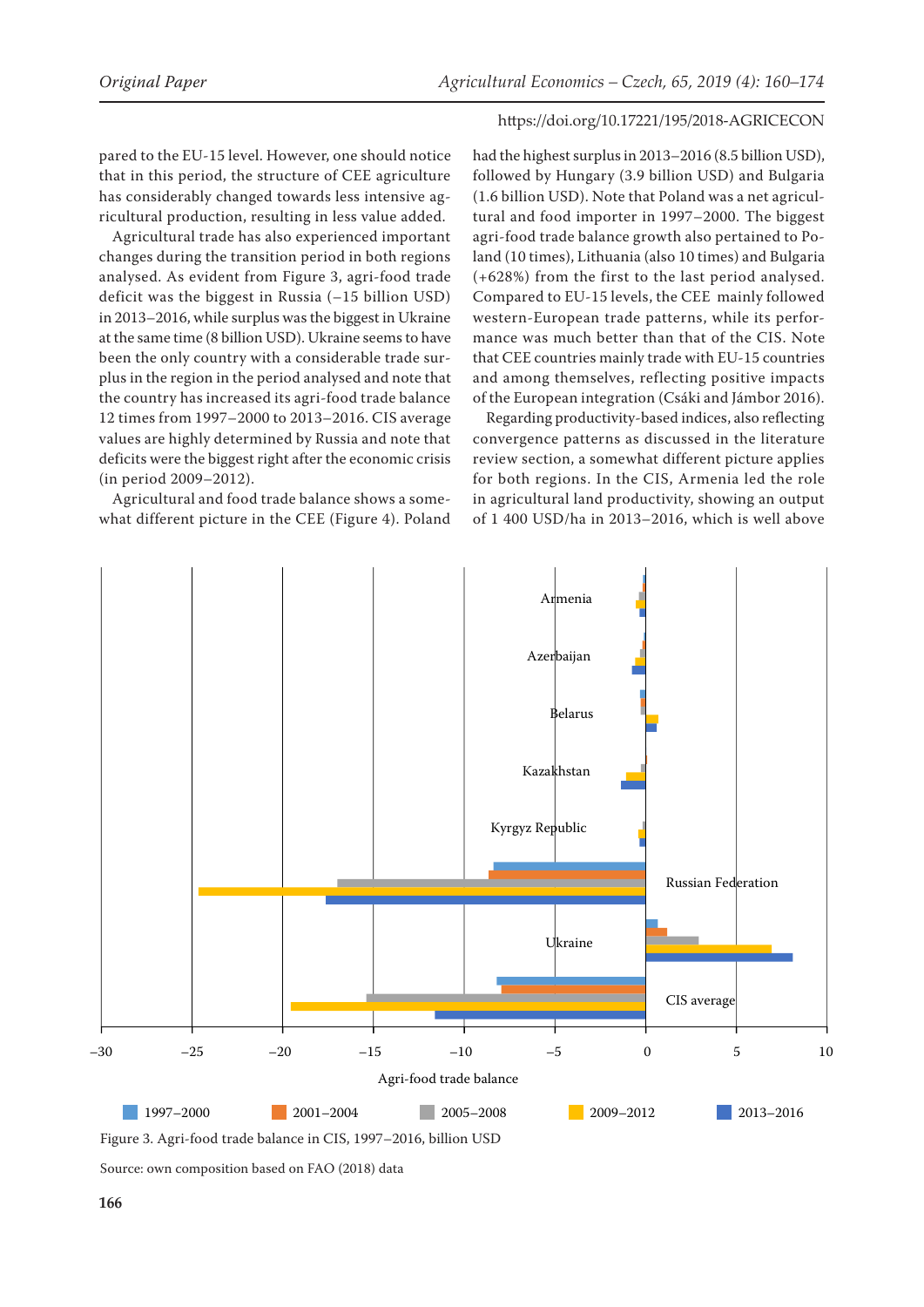

Figure 4. Agri-food trade balance in CEE, 1997–2016, billion USD

Source: own composition based on FAO (2018) data

regional levels (Figure 5). This performance is partly due to the importance of the fruits and vegetables sector in Armenia's agriculture sector. Moreover, Azerbaijan and Belarus also performed relatively well – CIS average was almost 1 400 USD/ha in 2013–2016. Although agricultural land productivity seems to have been increasing in most countries, this increase was very much limited as evident from Figure 5.

A similar picture is observable for CEE countries in terms of agricultural land productivity (Figure 6). All countries expect Bulgaria and Slovenia could increase agricultural land productivity to some extent from 1997–2000 to 2013–2016, though this growth was limited in most cases (Slovak values should be taken with care due to data reliability issues). The region in general shows high diversity in terms of land productivity with Slovak and Slovenian values around EU-15 levels and with a high productivity gap for the vast majority of the countries to western standards. The gap is even bigger for CIS countries, suggesting a productivity lag of 4 times to CEE and 8 times to EU-15 levels. A limited convergence is observable in this regard.

As to labour productivity, CIS countries have experienced a significant increase in this regard with Moldova (+257%), Belarus (+247%) as well as Armenia and Ukraine (+219%) showing the highest growth from 1997–2000 to 2012–2016 and Kyrgyzstan the lowest (+58%) (Figure 7). Absolute numbers were also the highest for Armenia, Belarus and Russia, all exceeding 10 000 USD per worker. CIS average also increased in terms of labour productivity in agriculture from the first to the last period analysed by almost three times. This trend is mainly due to the general decrease of agricultural labour force (exit from agriculture) together with economic development, resulting in lower shares of agriculture in GDP and output, requiring less people in the sector. Productivity growth is also related to the massive use of modern agricultural technologies, which has become more available in CIS countries through transition.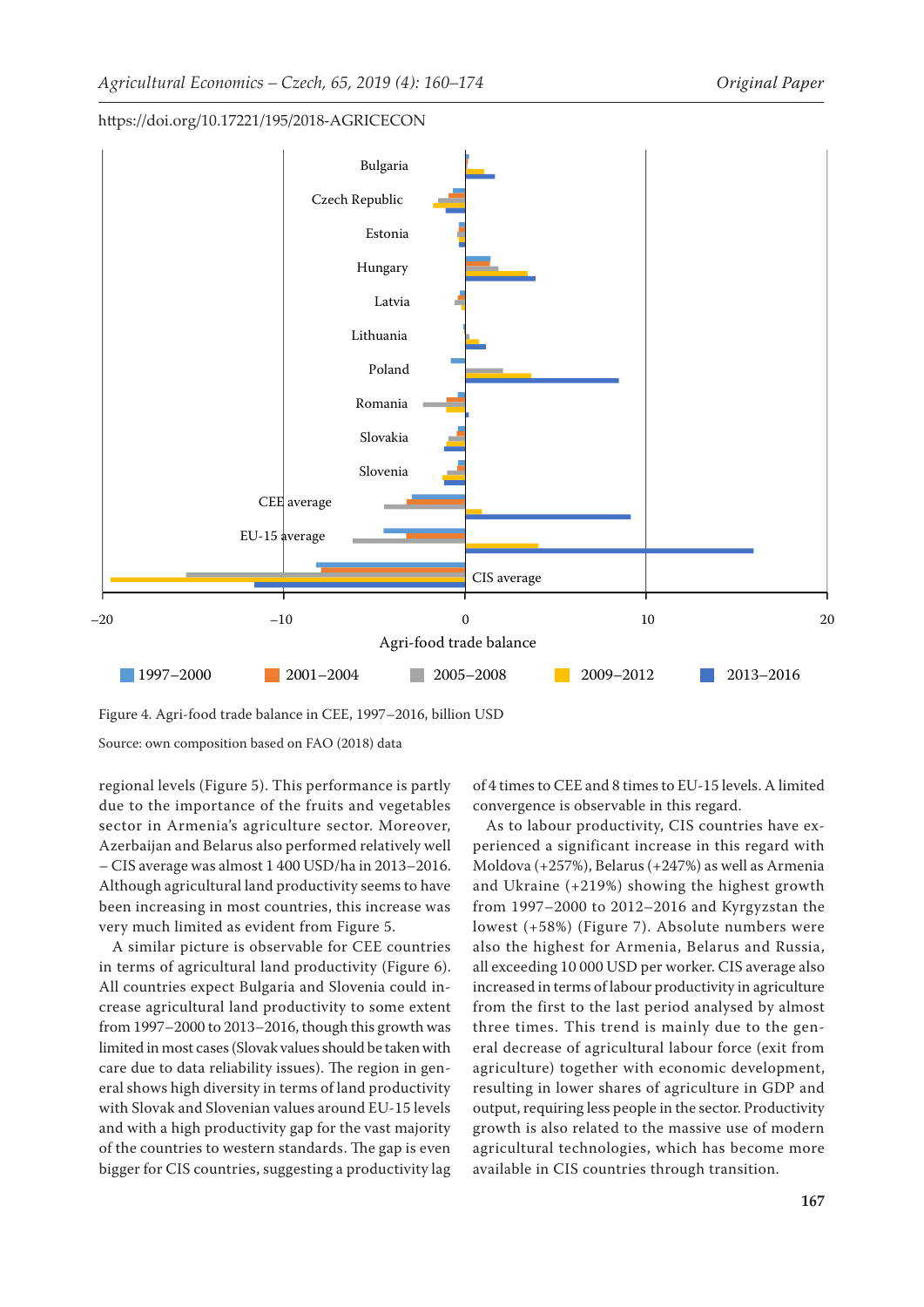

Figure 5. Agricultural land productivity in the CIS, 1997–2016, USD/ha

Source: own composition based on FAO (2018) data

Agricultural labour productivity also increased in CEE countries from 1997–2000 to 2013–2016 (Figure 8). This was the area where convergence to EU-15 levels was most observable. The highest labour productivity growth pertained to Slovakia (+217%) and Romania (+214%) from 1997–2000 to 2013–2016, while the lowest was observable for the Czech Republic (+72%) and Poland (+80%) at the same period. However, CEE countries started to increase their labour productivity from much higher levels than CIS countries (Figure 8), the gap between CIS and CEE labour productivity was still four times in the last period (and 8 times for EU-15 at the same time). In terms of convergence, CEE countries started to approach western standards as in 1997–2000, CEE agricultural labour productivity was 36% of the EU-15, while in 2013–2016, it was 63%.

Still, a significant gap existing between 'new' and 'old' member of the EU-15 in terms of agricultural labour productivity can partly be explained by the different specialisation patterns of the two regions with cereal and raw material-based production patterns in CEE countries, while animal and processed productbased production in EU-15, resulting in higher value added per worker in Western-Europe.



Figure 6. Agricultural land productivity in the CEE, 1997–2016, USD/ha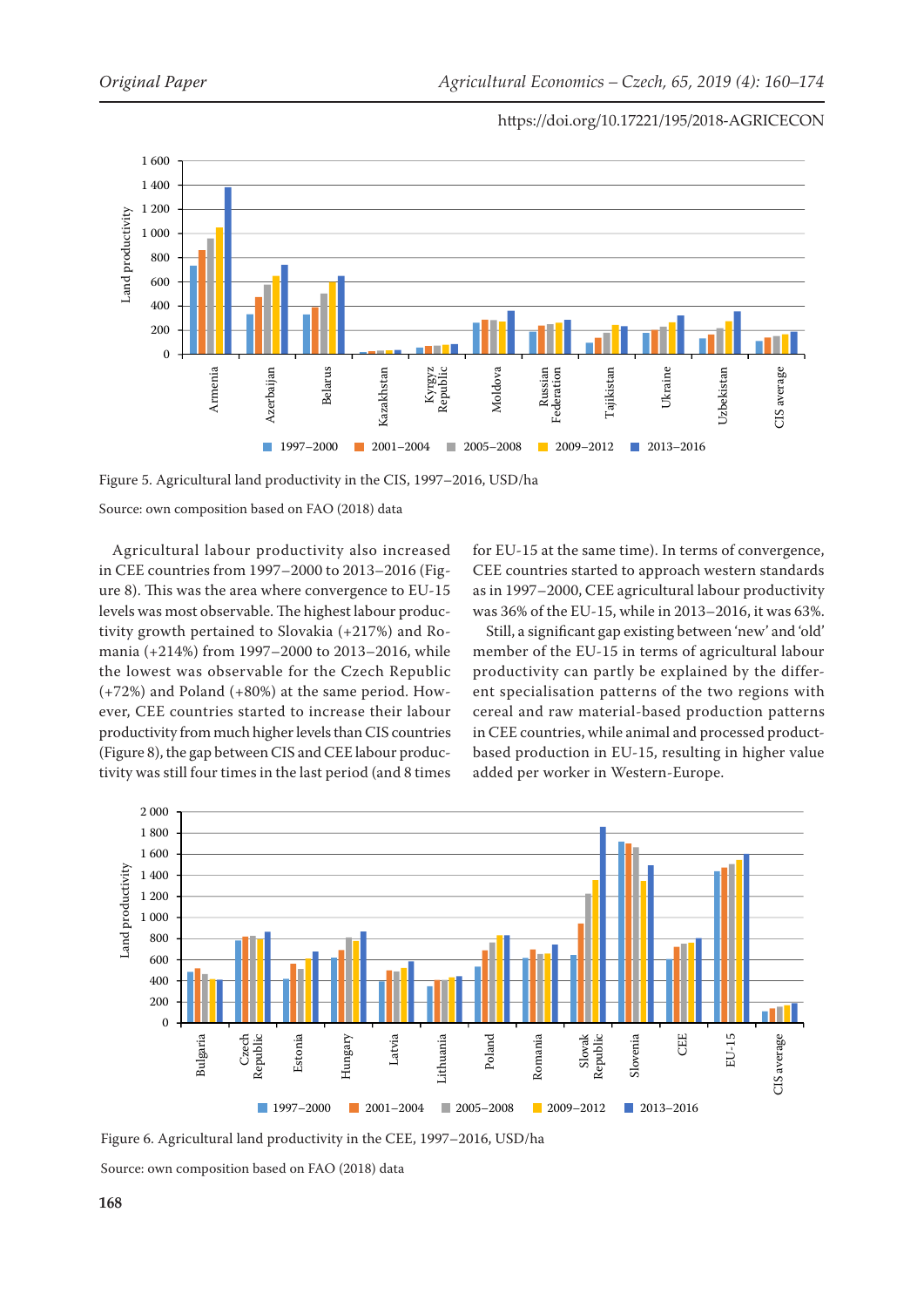



Source: own composition based on FAO (2018) data

# **LIMITED CONVERGENCE**

By applying the Kernel density functions and Markov chains to our sample as described in the methodology section, further patterns of CEE and CIS agricultural performance become available. As evident from Figure 9, there is no clear distribution of land productivity visible for the years analysed. There is a peak around 1000 EUR/ha but in terms of convergence, Figure 9 shows *status quo*. If convergence occured, the peak

should move to the right over time. The persistent gap of low productivity regions seems to have remained here.

The Markov transition probability matrices seem to end up in the same conclusion. For CEE countries, each and every country analysed was below 75% of EU-15 averages in term of land productivity in 1997–2000 and actually all countries remained there in the last period except Armenia reaching EU-15 average performance (Table 2). In other words, the stationarity in distribution shows that most countries stayed in the low productivity class.



Figure 8. Agricultural labour productivity in the CEE, 1997–2016, USD/worker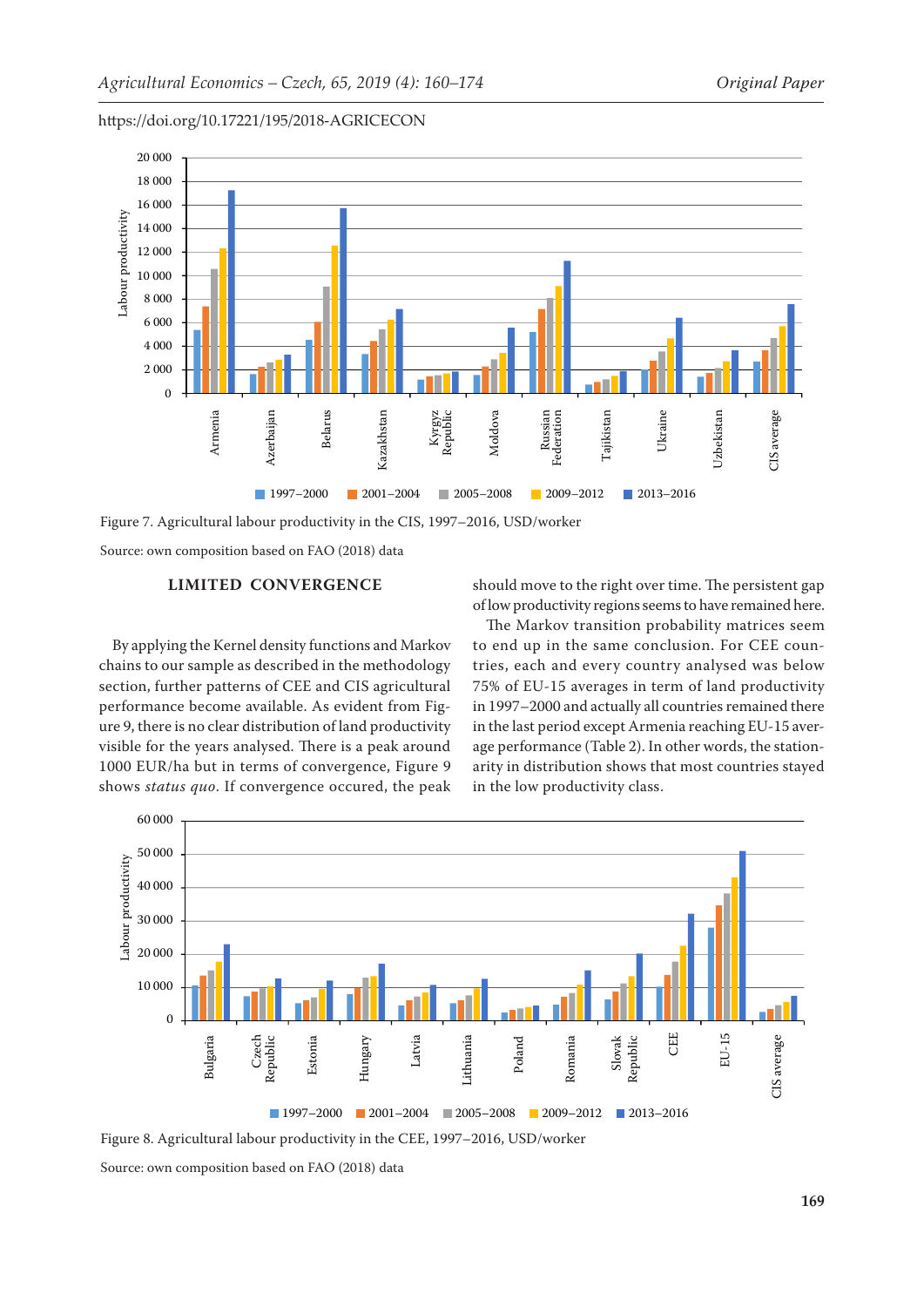

Figure 9. Kernel density plot for land productivity

Kernel function was based on the Gaussian method

Source: own composition based on FAO (2018) data

Similar conclusions can be drawn for CEE countries as well (Table 3). Eight countries out of ten were low performers in terms of land productivity in 1997–2000 and seven actually remained to be so in 2013–2016 (except Slovakia). Moreover, Slovenia's land productivity was around EU-15 averages in both periods analysed. On the whole, the lack of mobility is evident in both cases.

In terms of labour productivity, results suggest the lack of convergence even more. The Kernel density plot shows some more diversity among the countries analysed in labour productivity, especially in the lower end (Figure 10). However, the lack of convergence here is at least as evident as in Figure 9 – density does not change in time.

The Markov transition probability matrices also underpin arguments above. For both regions, labour

Table 2. Transition probability matrix for CIS for land productivity (from 1997–2000 to 2013–2016)

| Initial<br>distribution |           | $< 75\%$ | 76–124% | >125%  |
|-------------------------|-----------|----------|---------|--------|
| 10                      | $< 75\%$  | 0.9091   | 0.0909  | 0.0000 |
| $\Omega$                | 76–124%   | 0.0000   | 0.0000  | 0.0000 |
| $\Omega$                | $>12.5\%$ | 0.0000   | 0.0000  | 0.0000 |
|                         |           |          |         |        |

Source: own composition based on FAO (2018) data

productivity was less than 75% of EU-15 averages for all countries analysed in 1997–2000 and this actually remained in 2013–2016. None of the countries was able to increase its labour productivity to EU-15 levels in 20 years, suggesting that the productivity gap remained and convergence seems to be still far away (Table 4–5).

## **POSSIBLE REASONS BEHIND**

Possible reasons behind different performance as well as the lack of convergence are numerous. First of all, both regions have faced serious challenges in creating a market conforming trade and policy environment. The process of moving towards a market economy, including land privatisation, changing the structure of the economy or de-collectivisation

Table 3. Transition probability matrix for CEE for land productivity (from 1997–2000 to 2013–2016)

| Initial<br>distribution |           | $< 75\%$ | 76–124% | >125%  |
|-------------------------|-----------|----------|---------|--------|
| 9                       | $< 75\%$  | 0.8181   | 0.0909  | 0.0000 |
| 1                       | 76–124%   | 0.0000   | 0.0909  | 0.0000 |
| 0                       | $>12.5\%$ | 0.0000   | 0.0000  | 0.0000 |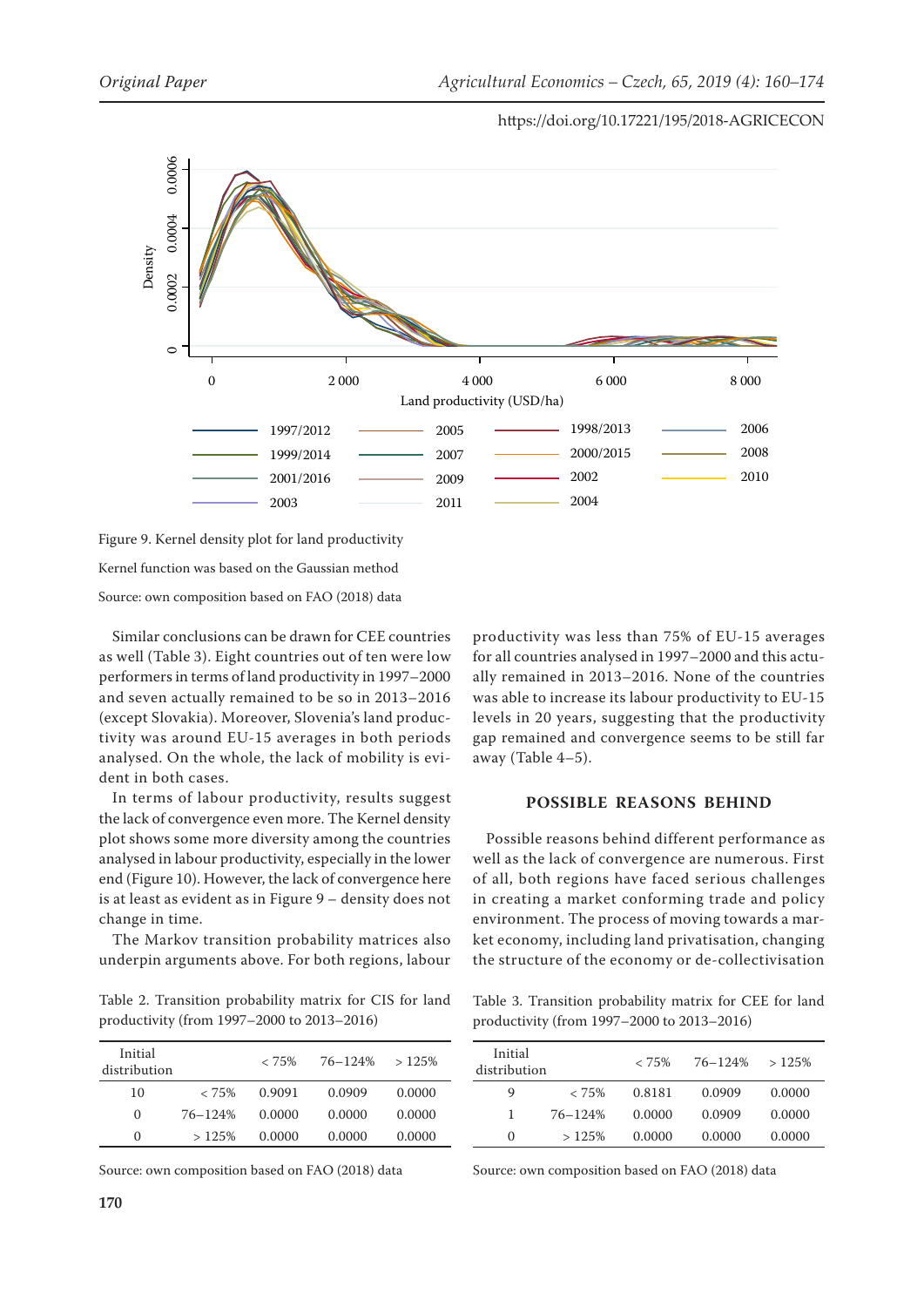

Figure 10. Kernel density plot for labour productivity

Kernel function was based on the Gaussian method

Source: own composition based on FAO (2018) data

was such a shock that agriculture of many Western European countries could not have even survived (Csáki 2005).

Political changes above were followed by a serious institutional change, which, in majority of cases, was not a well-thought and organised process. Short-term agricultural interests and the lack of long-term strategies have determined the way new institutions have come into existence, resulting in inefficient implementation of even the good ideas (Csáki and Lerman 1997).

EU accession has also played an important role in determining the performance of CEE agriculture. CEE countries have become part of the European common market, offering many possibilities but

also different challenges. The way the countries used pre-accession EU-provided facilities such as SAPARD, ISPA and PHARE made also impact upon post accession performance. Countries focusing on competitiveness enhancement and production improvement benefited more from these resources as far as post accession sectoral performance (Swinnen and Rozelle 2006). Slow adjustment to the relatively complicated administrative procedures also played a role in this regard.

Meanwhile, the CIS seems to have remained less organised in implementing the necessary reforms. The local political environment had a more significant role as there was no EU benchmark and outside pressure to make inevitable changes. Such a lack

Table 4. Transition probability matrix for CIS for labour productivity (from 1997–2000 to 2013–2016)

| Initial<br>distribution |          | $< 75\%$ | 76–124% | >125%  |
|-------------------------|----------|----------|---------|--------|
| 10                      | $< 75\%$ | 1.0000   | 0.0000  | 0.0000 |
| $\Omega$                | 76-124%  | 0.0000   | 0.0000  | 0.0000 |
| $\Omega$                | >125%    | 0.0000   | 0.0000  | 0.0000 |

Source: own composition based on FAO (2018) data

Table 5. Transition probability matrix for CEE for labour productivity (from 1997–2000 to 2013–2016)

| Initial<br>distribution |          | $< 75\%$ | 76–124% | >125%  |
|-------------------------|----------|----------|---------|--------|
| 10                      | $< 75\%$ | 1.0000   | 0.0000  | 0.0000 |
| $\Omega$                | 76-124%  | 0.0000   | 0.0000  | 0.0000 |
| $\Omega$                | >125%    | 0.0000   | 0.0000  | 0.0000 |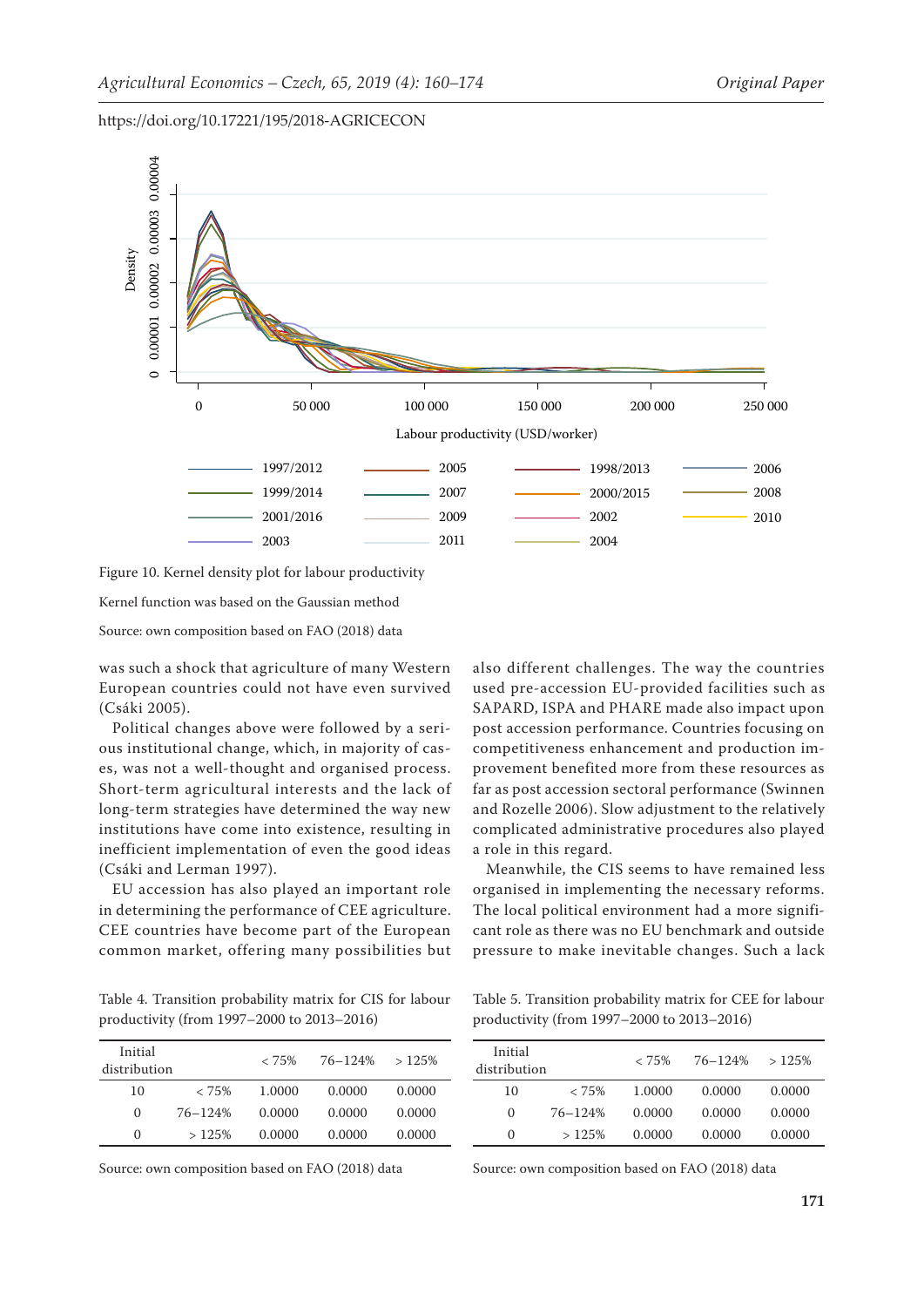of pressure and changes is reflected in the remaining productivity gaps described above.

The performance of the CEE countries after accession also reflects the structure of farming (Lerman 2005). The structure except Poland and Slovenia is the result of a difficult process of land privatisation and farm restructuring. The relatively consolidated farm structure with the dominance of small farms proved to be advantageous for these two countries and especially for Poland. The consolidated structure brought higher levels of asset endowment as well. In countries with so-called "dual" farming structure, both ends of the farming are still suffering from a kind of "transition phenomena" (Swinnen and Rozelle 2006). The small farms are generally too small and farmers are inexperienced and lack resources, while the large ones still have some heritage of the collective farming system with some embedded inefficiencies.

Moreover, the failure of ideas to create a new 'European farm model' also played a role after the EU accession. The lack of effective farm consolidation and political will prevented the agriculture of many CEE countries from becoming more efficient, thereby maintaining previous production and output levels. With 2018 hindsight, previous ideas have remained dreams without proper action.

By ranking individual countries performance, Jámbor et al. (2016) suggest that Poland and the Baltic countries can be treated as the winners of EU accession in agriculture, while Romania and Bulgaria proved to have used their potentials to the least. Their results also suggest that focusing on high value added agri-food products should be the strategy to reach development in the agriculture sector, though the majority of countries focused on the production of agri-food raw materials.

Recent protectionist agricultural policies, mainly observable in Russia after 2012, also proved to be inefficient in the short run in terms of productivity enhancement. Embargo-driven domestic agricultural recovery policies have shown many different signs of restructuring, though its long-term effects are questionable. Furthermore, the general lack of CISbased research from local agricultural economists was also not in favour of efficiency development.

On the whole, it seems that because of various reasons, CEE and CIS countries as a whole showed some signs of convergence to EU-15 standards in terms of land and labour productivity. However, it should be noted that CEE countries have outperformed CIS in agricultural land and labour productivity and this

performance was mainly due to the greater readiness of governments to implement a comprehensive package of economic and social reforms, just as described by Lerman (2001).

Limited convergence in the CEE, however, is especially a problem if the vast amount of EU funds directed to the agricultural development of the CEE region is taken into account. The study seems to echo conclusions made 20 years ago by Csáki and Lerman (1997): countries brave and fast enough to make changes had more benefits than those focusing on short-term agricultural advantages.

## **CONCLUSION**

The paper analysed convergence patterns of CEE and CIS countries to EU-15 levels. In doing so, it applied the Kernel density plots and Markov transition probability matrices and showed that some convergence in agricultural land and labour productivity appeared from 1997 to 2016. This argument was also underpinned by simple descriptive statistics. It seems that CIS agricultural land and labour productivity is still far away from EU-15 levels, while a considerable gap also existed (and have not significantly decreased) for CEE countries. While the Kernel density plots suggested similar patterns of productivity over time, suggesting limited convergence, the Markov transition probability matrices showed the lack of performance enhancers – the vast majority of CEE and CIS countries had land as well as labour productivity below 75% of EU average and could not improve this performance at all.

Reasons behind different performance are numerous and are also dependent on regional and country specificities. However, it seems evident that the way of transition to the market economy was selected, together with institutional, land structure and preaccession policies have definitely played a role. EU accession proved to be a very important determinant for performance of CEE countries, while local policies also acted similarly for CIS countries. On the whole, limited convergence in the long run suggests badly focused agricultural policies in both regions.

### **REFERENCES**

Bach C.F., Frandsen S.E., Jensen H.G. (2008): Agricultural and economy-wide effects of European enlargement: Modelling the Common Agricultural Policy. Journal of Agricultural Economics, 51: 162–180.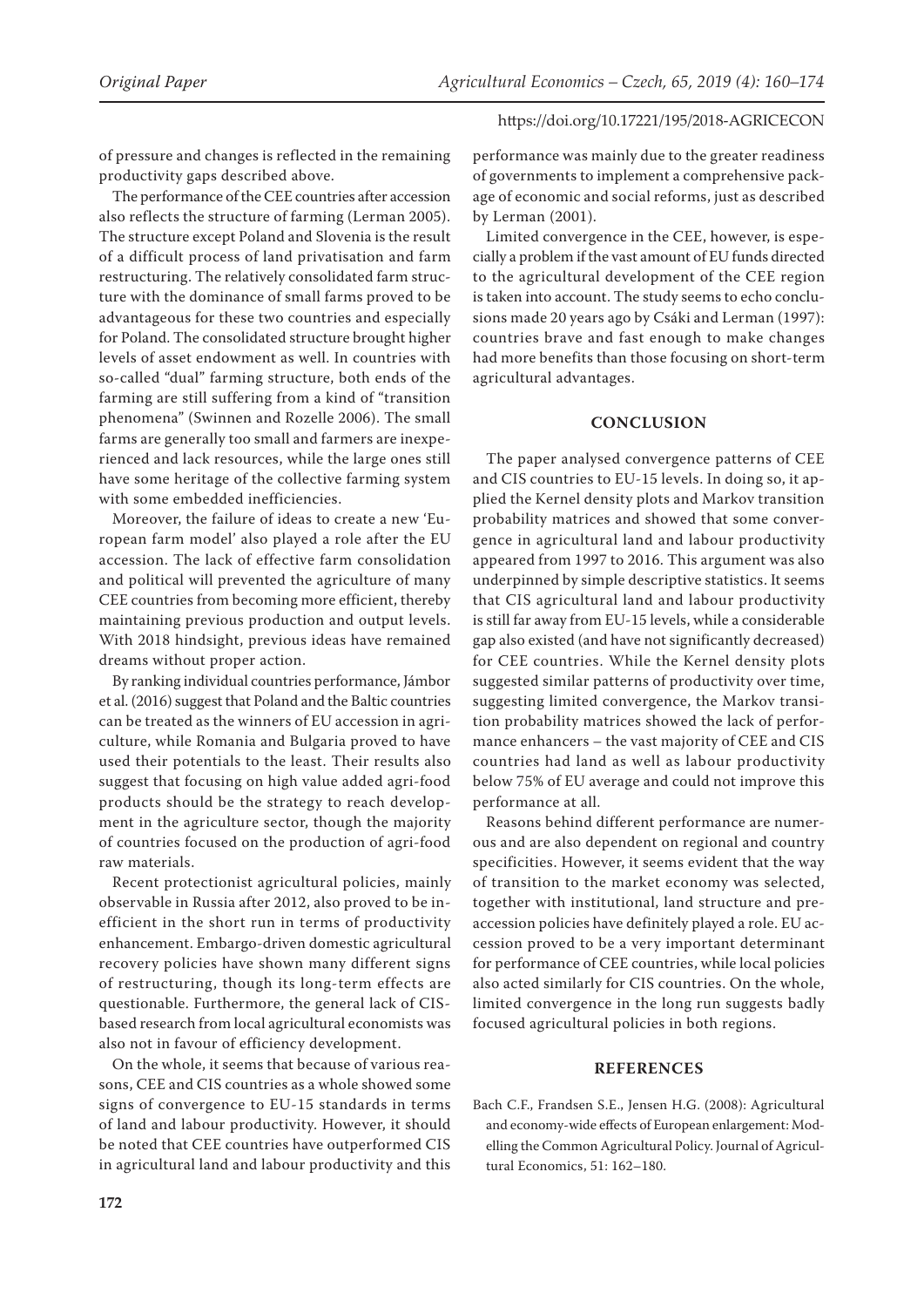- Bakucs Z., Falkowski J., Fertő I. (2014): Does market structure influence price transmission in the agro-food sector? A meta-analysis perspective. Journal of Agricultural Economics, 65: 1–25.
- Baráth L., Fertő I. (2017): Productivity and convergence in European agriculture. Journal of Agricultural Economics, 68: 228–248.
- Bchir H., Fontagne L., Zanghieri P. (2003): The impact of EU enlargement on Member States: a CGE approach. CEPII Working Paper No. 2003–10.
- Bojnec Š., Fertő I. (2008): European enlargement and agrofood trade. Canadian Journal of Agricultural Economics, 56: 563–579.
- Bojnec Š., Fertő I. (2015): Are new EU member states catching up with older ones on global agri-food markets? Post-Communist Economies, 27: 205–215.
- Brasili C., Fanfani R., Gutierrez L. (2006): Convergence in the agricultural incomes: A comparison between the US and EU. In: Contributed Paper to the International Association of Agricultural Economists Conference, Gold Coast, Australia, August 12–18, 2006.
- Cechura L., Grau A., Hockmann H., Levkovych I., Kroupova Z. (2014): Catching up or falling behind in Eastern European agriculture – the case of milk production. In: 142nd EAAE Seminar Growing Success? Agriculture and rural development in an enlarged EU, Corvinus University of Budapest, Budapest, Hungary, May 29–30, 2014.
- Ciaian P., Swinnen J.F.M. (2006): Land market imperfections and agricultural policy impacts in the new EU member states: A partial equilibrium analysis. American Journal of Agricultural Economics, 88: 799–815.
- von Cramon-Taubadel S., Loy J.-P., Meyer J. (2006): The impact of cross-sectional data aggregation on the measurement of vertical price transmission: an experiment with German food prices. Agribusiness, 22: 505–522.
- Csáki C. (2005): Agricultural reforms in Central and Eastern Europe and the former Soviet Union Status and perspectives. Agricultural Economics, 22: 37–51.
- Csáki C., Jámbor A. (2013): The impact of EU accession: lessons from the agriculture of the new member states. Post-Communist Economies, 25: 325–342.
- Csáki C., Jámbor A. (2016): Ten years of EU membership: How agricultural performance differs in the new member states. Eurochoices, 15: 35–41.
- Csáki C., Lerman Z. (1997): Land reform and farm restructuring in East Central Europe and CIS in the 1990s: Expectations and achievements after the first five years. European Review of Agricultural Economics, 24: 428–452.
- Erjavec E., Donnellan T., Kavcic S. (2006): Outlook for CEEC Agricultural Market After EU Accession. Eastern European Economics, 44: 83–103.

FAO (2018): FAO. Available at http://www.fao.org/faostat/en/

Fujita M., Krugman P.R., Venables A.J., Fujita M. (1999): The spatial economy: cities, regions and international trade (Vol. 213). MA: MIT press, Cambridge.

- Gorton M., Davidova S., Banse M., Bailey A. (2006): The international competitiveness of Hungarian agriculture: Past performance and future projections. Post-Communist Economies, 18: 69–84.
- Gorton M., Hubbard C., Hubbard L. (2009): The folly of EU policy transfer: Why the CAP does not fit Central and Eastern Europe. Regional Studies, 43: 1305–1317.
- Islam N. (2003): What have we learnt from the convergence debate? Journal of Economic Surveys, 17: 309–362.
- Hansen H., Teuber R. (2011): Assessing the impacts of EU's common agricultural policy on regional convergence: sub-national evidence from Germany. Applied Economics, 43: 3755–3765.
- Hartvigsen M. (2014): Land reform and land fragmentation in Central and Eastern Europe, Land Use Policy, 36: 330–341.
- Ivanova N., Peneva M., Mishev P., Golemanova A., Erjavec E. (2007): Bulgarian Agriculture and EU Accession. Post-Communist Economies, 19: 263–280.
- Jámbor A. (2014): Country-specific determinants of horizontal and vertical intra-industry agri-food trade: The case of the EU new member states. Journal of Agricultural Economics, 65: 663–682.
- Jámbor A., Somai M., Kovács S. (2016): 10 years of EU membership: Diverging performances in new member states agriculture. Ekonomicky Casopis, 64: 458–476.
- de Jong W. (2018): Structural convergence between the dairy sectors of the EU-27 Member States. MSc Thesis, Agricultural Economics and Rural Policy, Wageningen UR.
- Lerman Z. (2005): Agriculture in transition economies: from common heritage to divergence. Agricultural Economics, 26: 95–114.
- Lerman Z. (2009): Land reform, farm structure, and agricultural performance in CIS countries. China Economic Review, 20: 316–326.
- Lerman Z., Sedik D., Yusupov Y., Stanchin I., Kazakevich I. (2016): Wheat production and regional food security in CIS: The case of Belarus, Turkmenistan, and Uzbekistan. FAO Regional Office for Europe and Central Asia, Policy Studies on Rural Transition No. 2016–1.
- Lerman Z., Sedik D. (2017): Cooperatives in Kyrgyzstan: Findings from a survey of cooperatives and users. In: Hendrikse G., Cliquet G., Ehrmann T., Windsperger J. (eds): Management and Governance of Networks. Contributions to Management Science. Springer, Cham.
- Matthews A. (2014): What is happening to EU agricultural productivity growth? CAP Reform. Available at http://